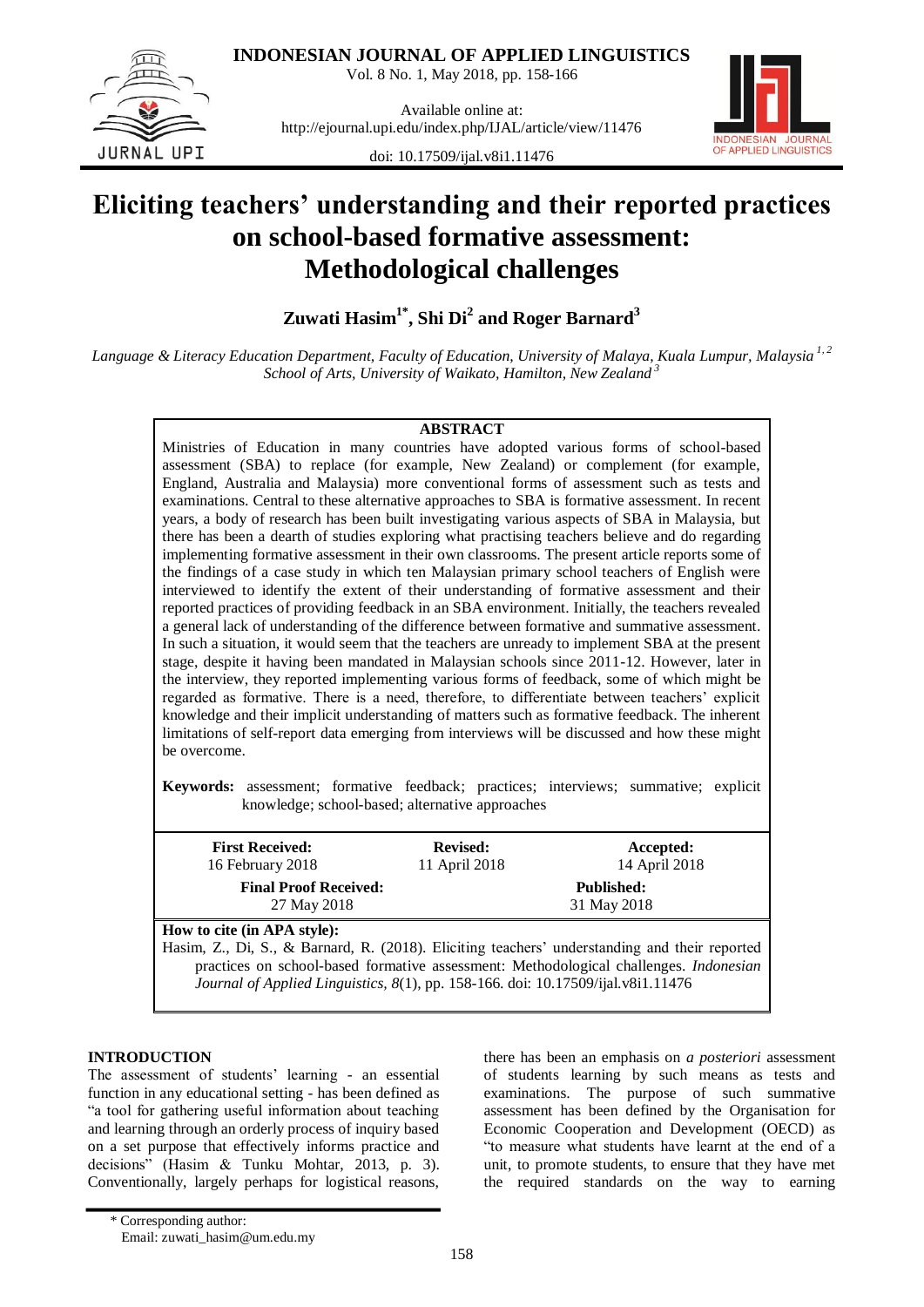certification for school completion or to enter certain occupations, or even as a method to select students for entry in further education" (OECD/CERI, 2005, p. 1). Over fifty years ago, Scriven (1967) and Bloom (1969) pointed out that, in contrast to the judgemental nature of summative assessment, the purpose of formative assessment was to make changes in the teaching/ learning processes; in other words, assessment *for* learning rather than the testing *of* learning after it has (or has not!) occurred. According to Mathison (2010), formative assessment can be used to improve learning, to generate insights on educational issues, to promote continuous evaluation and to strengthen programs and organisations. "Formative assessment provides information about the learning process that teachers can use for instructional decisions and students can use in improving their performance, which motivates students" (Wiliam, 2011, p. 8). But in whatever way formative assessment is defined, its effectiveness is dependent on how it is used (Cauley & McMillan, 2010). And if it *is* to be effective, the key agents in the process of change are the schools and teachers in which the students are learning; hence the increasing move towards schoolbased assessment.

#### **School Based Assessment in Malaysia**

In 2011, the Ministry of Education introduced schoolbased assessment in all primary schools to empower schools and teachers to conduct quality assessment of their students (Hashim, Ariffin & Muhammad Hashim, 2013). Compared to the previous reliance on summative assessment via tests and examinations, SBA was intended to be a more holistic, integrated and balanced assessment as part of the Government Transformation Plan (GTP) in the effort to produce world-class human capital (Raman & Yamat, 2014).

The Malaysia Ministry of Education (MoE) (2013) has stated clearly that SBA, functioning both as assessment *of* learning and assessment *for* learning, can be carried out summatively and/or formatively. Summative assessment is carried out at the end of each learning unit through monthly and semester tests. Formative assessment is a continuous activity carried out alongside the normal learning and teaching process, and the reporting system requires statement evidences that explain how students demonstrate what they know and can do.

To facilitate SBA, the Examination Board (2011) has defined Performance Standards as the main reference for all concerned - students, teachers and parents - to know clearly what standards are needed to achieve after a certain period of instruction, and for other stakeholders to understand the national education system"s aspiration and goals. The Performance Standard has six bands: 1, students know or can perform basic skills or provide response to the basics; 2, they are able to illustrate their understanding and interpret and explain what has been learnt; 3, students are able to use their knowledge to implement a certain skill in specific situations. 4, they are able to carry out a certain skill more systematically; 5, they can implement the skill in new situations more systematically, consistently, and positively; finally, 6, students are described as being able 'in an exemplary manner' to illustrate ideas creatively and innovatively, and can discuss how to systematically get and deliver further information.

The Examination Board (2011) also explains how the Performance Standard fits into SBA: teachers' preparation begins by choosing a subject content based on the Curriculum Standard Document (MoE, 2013), and planning lessons, preparing teaching materials and delivering the content using various strategies. They will then interpret students' understanding of what was taught through diverse strategies and appropriate formal or informal assessment tools (which may include worksheets, observation, quizzes, check list, report assignment, homework and tests) and will refer to the standard performance document to record students" achievement. If the students achieve the standard, the teacher may proceed with the next content; if not, the teacher will have to conduct an intervention session to guide the students appropriately (Examination Board, 2011).

In summary, from a sociocultural perspective, formative assessment is a dialogic process between teachers and students regarding the progress of individual learners, and the results reported to parents, school and education authorities. In such a dialogue, mediating tools play a vital role in providing information to enable a teacher to make an overall teacher judgement (OTJ) on a student"s learning achievement and progress. The validity of the OTJ is affected by: the inherent quality of the tools themselves; the value placed on the tools by the teacher; and the willingness and ability of the teacher to effectively manage the feedback process, which is influenced by the opportunities and constraints that occur in the specific setting in which the teacher works. However, the prime consideration is the extent to which teachers working in an SBA environment understand the nature and means of formative assessment. Clearly, the effectiveness of implementing the policy depends upon the teachers" knowledge and understanding of the principles, as well as the tools, they can use to assess their students both formatively and summatively.

#### **Teacher cognition**

Research into teacher cognition – what they think, know and believe - has emerged as a major area of inquiry in the field of language teaching over the past three decades, and in particular the extent to which teachers' stated beliefs match what they actually do in their classrooms. It is widely accepted that teachers" stated beliefs play a significant role with respect to instructional practices. For example, it was early recognised that, according to Isenberg (1990, p. 325) "teachers" thinking and beliefs influence instruction, teachers" thinking and decision-making influence professional growth", and that "the beliefs teachers hold influence their perceptions and judgments, which, in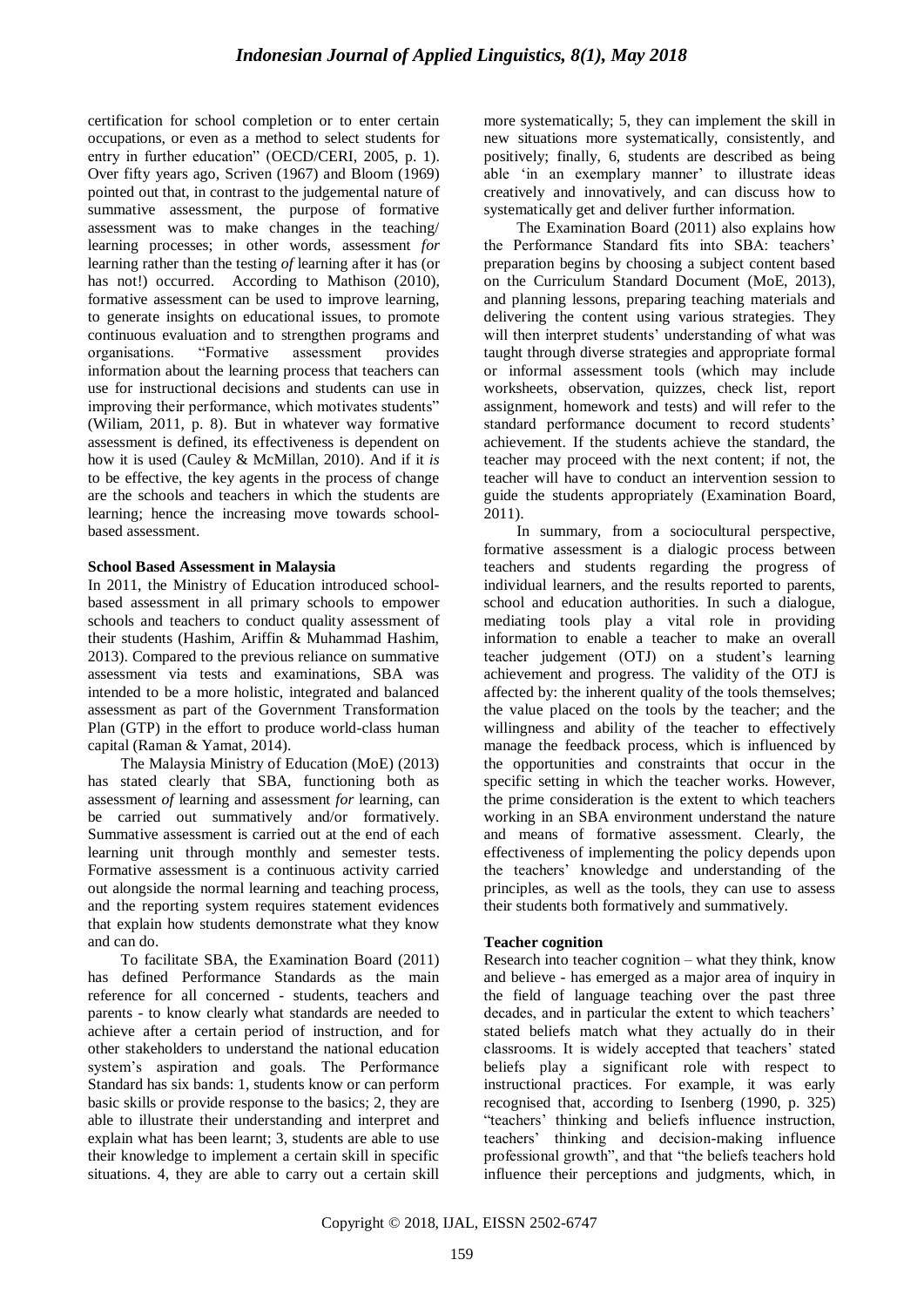turn, affect their behaviour in the classroom" (Pajares, 1992, p. 307). However, although teacher cognition does have an influence on what goes on in the classroom, teachers" practices "do not always reflect stated beliefs, personal theories, and pedagogical principles" (Borg, 2003, p. 91). This is because any number of factors, internal and external to the classroom impact upon practice; for example, fixed rows of students' desks can thwart the teacher's intention to organise group work, or the externally imposed assessment procedures may run against what the teacher believes or knows about how best to assess his/her own students. Nevertheless, teachers inescapably exert their influence on "the effectiveness of the teaching/learning process" (Griffiths, 2007, p. 91) and in this includes the provision of formative feedback. As has been noted by Hasim (2014) in a recent study that the teacher is an agent of change in which "teachers' perspectives influenced teachers" pedagogical practice that consequently affected the students' development of learning" (p. 305); in this case, it was evident that an integration of formative assessment enhanced teaching and learning. In promoting positive development of the assessment system, a shift in perspectives about teaching, learning, and assessment needs to occur that consequently leads to a shift in roles and practices. Borg (2006, 2012) has reported a number of empirical studies investigating teachers" beliefs and reported practices regarding assessment, but little has considered the assessment perspectives of language teachers in primary schools, at least in Malaysia. Therefore, the focus of the present study of language teachers in Malaysian primary schools occupies a so far underresearched space.

In respect to research methodology, due to the unobservable nature of teacher cognition, a crucial issue in this domain of inquiry is what counts as evidence (Borg, 2003, 2006). A wide range of strategies and methods have been employed to collect data in language teacher cognition research. Borg (2012) reviewed 26 teacher cognition studies published in 2011; of these, 25 used interviews as the main approach, eleven of which also used questionnaires; one study employed only interviews, and another only questionnaires. Nine of the studies also carried out observations to support interview data. The present study followed an initial questionnaire with semi-structured interviews with a sample of the responding teachers. The findings themselves were interesting, but what is more to the point is that the analysis of the data raised questions about the use of such self-report procedures to ascertain what teachers believe and do

#### **METHOD**

This article reports some of the findings from a case study carried out in Malaysia which sought to elicit the understanding of primary school teachers with regard to formative assessment in the SBA environment in which they worked. The participants were all English language teachers working in five primary schools in a mainly middle-class suburban area on the outskirts of Kuala Lumpur; in Malaysia, students from Year 1 who are taught the curriculum subjects by specialist teachers. Initially, a survey was carried out with 47 respondents and this was followed by semi-structured interviews with volunteer teachers from the five schools. Prospective interviewees were given a letter of explanation about the project, their questions and comments were addressed at a meeting, and ten teachers (two from each school) completed consent forms agreeing to be interviewed and for the interview to be audio-recorded. For the sake of brevity, the present article reports the interview findings related to two of the research questions which guided the study:

- What do the participants understand by formative assessment?
- How do these teachers say they provide formative feedback?

#### **FINDINGS**

The interviews were conducted in English, the teachers' (and interviewer's) second language. The interviewees' comments reported below are verbatim: no attempt has been made to 'tidy up' their syntax or lexical choices. With regard to the first research question, most of the participants (Teachers 2, 3, 6, 7, 8 and 10) were, to a greater or lesser extent, confused about the difference between formative and summative assessment:

- T2: For me, formative assessment is an assessment that you do once you finish every skills or lessons. Once you done it just assess their understandings whether it's by written matter, orally or group work whatever that seem suitable at that time.
- T3: In my mind, formative assessment is something that we tell the pupil that it's exam and they have to do it by themselves. Not friends helping, teachers may help saying meaning of words and all, but not fully helping them. That is formative.
- T6: Interviewer: So do you know something about summative assessment?
- Interviewee: Summative, let me guess, something like ongoing observation?
- T7: What I know about formative assessment is the test is aim to check the learning progress of the students. For example, when the teacher teaches a certain topic, then the teacher assesses at the end of the class.
- T8: Formative assessment is usually non-formal kind of assessment. Usually, in Malaysia, formative assessment will be involved in major examination, so maybe in schools you call it as monthly test.
- T10: Formative assessment is exam-oriented. So, we have to test. We also have monthly test. Usually,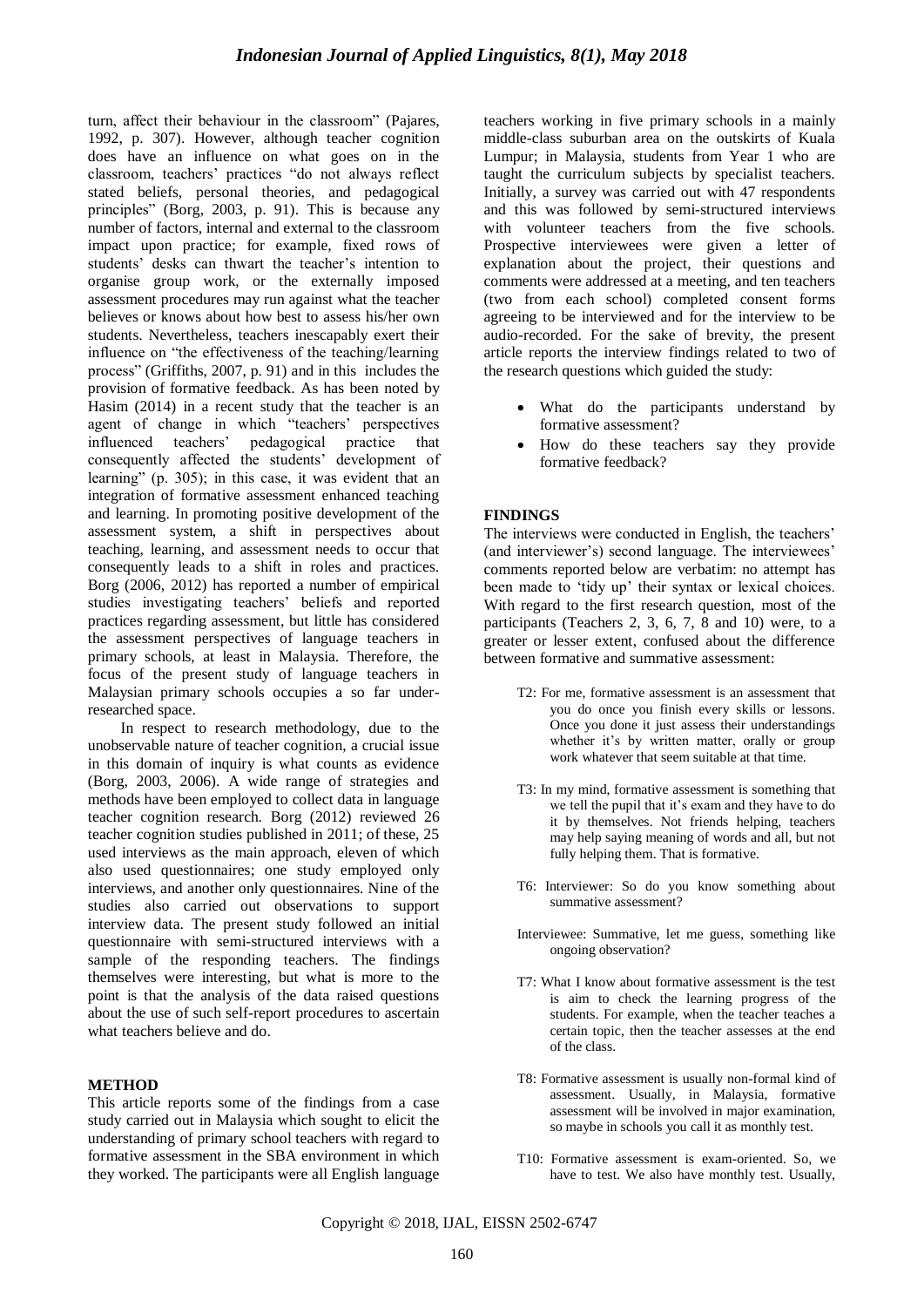in March and in September. Summative assessment is for the whole year. For example, we have listening, speaking, so we can do oral exam and then we can also look from their behaviour. We also give them projects or assignments that they have to finish at home.

Another teacher showed a somewhat greater awareness about formative assessment:

T9: From what I know, formative is more to the topics and then the teacher will assess pupils once the topics have been taught and then they will guide students on how to achieve some assessment based on the topics that they have learned.

Only one teacher provided a relatively comprehensive understanding of formative assessment:

T5: For me, formative assessment is an assessment carried out during the class, during English classes. During the learning process, everybody is involved during the teaching and learning. But you don"t assess all the students all at once. You only pick the students that you want to assess, because we have about 40 students in our class. There's no way we can assess all 40 of them in one lesson. So maybe on that day you choose about 10 of them to assess on reading a paragraph. Then it comes the next lesson, we can assess another 10, read maybe a different passage, different paragraph but parallel. That means if that paragraph contains five sentences, which means the second paragraph for assessment also must contain five sentences, about three to five assessments. That means we are not using the same item to assess the student, but something that is parallel. That means they don"t know that they are being assessed. It's just like an observation to their work. See, they are working in their group, exercises that they do. Formative assessment is like the scaffolding process for the teacher to guide the students to achieve a skill. That means trying to make everybody achieve that skill to a certain level. So that is formative. That means... you know... it's more to teachers' observation on the students" work during the classroom and how they respond to your lesson.

Obviously, T5 perceived formative assessment from a number of perspectives. It could be concluded that, in her opinion, formative assessment is an ongoing scaffolding process in which both teachers and students are involved, and it is normally implemented during class. Besides, she mentioned that it is not possible to assess all students at once, but to do so with a few students at a time in different lessons using different materials.

In conclusion, it appeared that most of the interviewees were not equipped with an explicit knowledge of formative assessment. In the light of this, it may be supposed that they were unable to carry it out effectively. However, further probing indicated that – although they might not have been able to "talk the talk"

- they were, to some extent at least, able to "walk the walk'.

The second research question explored teachers' practice of giving formative feedback to their learners. Firstly, almost all of the teachers stated that they gave oral and/or written feedback of some sort:

- T1: I provide feedback orally when the student gives the answer or give the suggestion or idea in oral ...when it comes to written, it's usually based on the written essay that the student has passed up.
- T2: I provide both, orally and by written… It depends on how they response to me.
- T3: If it's written work, I give written. But when it's reading or activity it"ll be oral.
- T5: Yeah. Oral feedback, I usually do. I think I believe in giving oral feedback because kids love it. I also give them written feedback, but not often.
- T6: I would like to give them feedbacks in oral, but I rarely give it in written. I only feel satisfied if I can reach them by their side, correct them personally, so I need a little more energy but I preferred doing like that.
- T7: Usually by oral, if they doing tasks orally and I give written feedback sometimes, for example, for their work in exercise book.
- T8: For me, I provide them feedback by oral and written.

T10: By oral and by written.

Secondly, the teachers said that they used feedback for various reasons; sometimes merely to correct students' errors:

- T2: For example, what I did today is I discussed them the objects found in certain basis. Sometimes there will be. It may be hospitals, shops. I say "shop is not correct. Shop is not an object. A kite is an object." Some say "Air Con". I said, "it"s Air Conditioner." So, I correct them.
- T3: During my lesson, I give them the feedback. I correct them. Written feedback, I correct their mistake. Like, if it"s grammar, I put a line, correct them, spelling mistake, I could correct them.
- T4: I find some general errors everybody makes then I just do correction.
- T7: For example, they are writing, maybe they are writing answers for questions that I give them. So, I saw that there are some mistakes that they do. So instantly I ask them, I told them "okay, you are doing a mistake there. There is a mistake, so here and here. So you need to correct like this."

Others saw feedback as a means of encouraging students: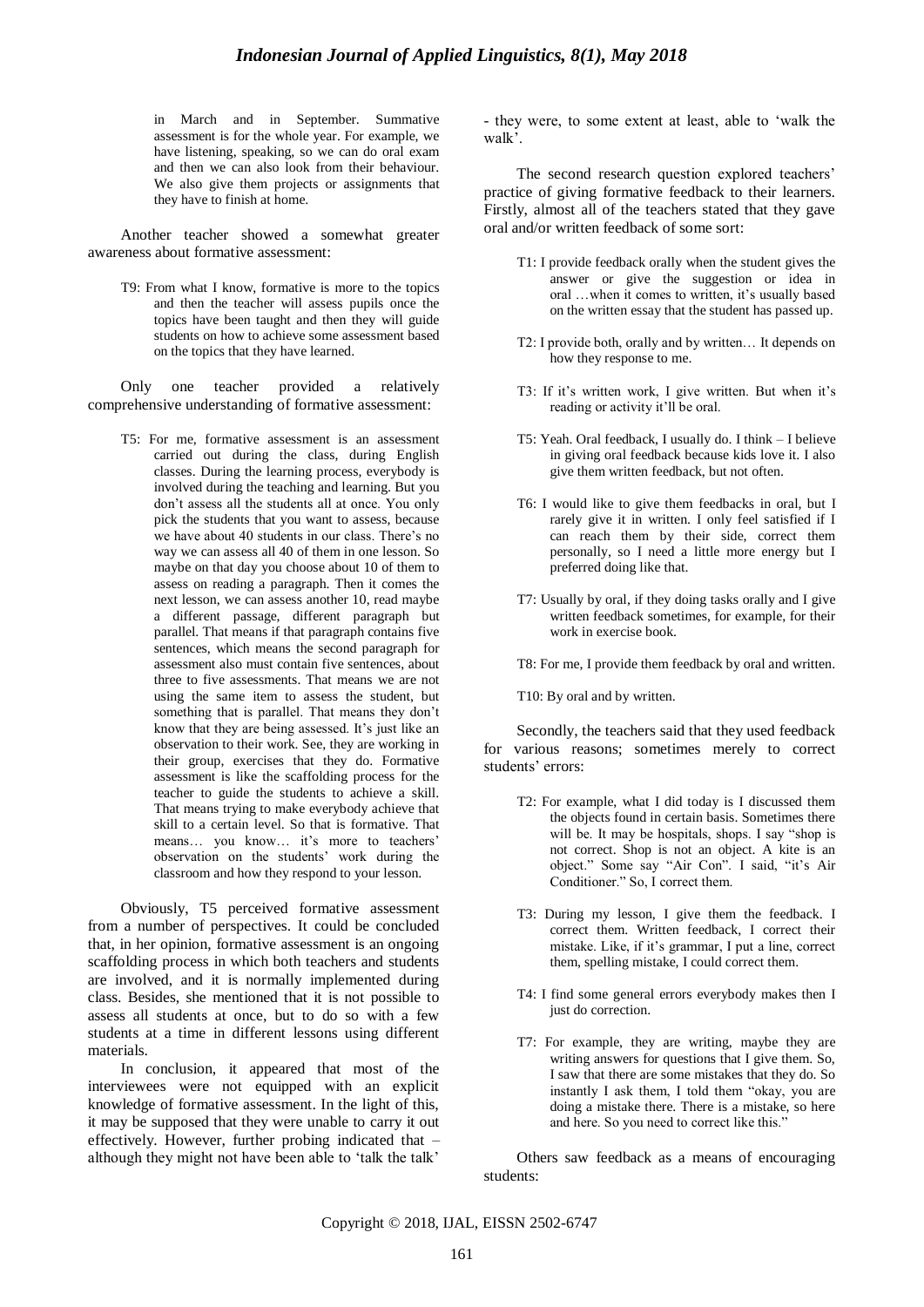- T5: So what I did was from the group activity, whichever group that finishes early, so I congratulate them, say "awesome job", any kind of praises. I give them compliments, I do. I do compliment them for good work, for example, if the handwriting is too terrible, I cannot read the handwriting. I'll say "you can do better than this", something like that. "You can do better." Not giving negative response, I don"t normally write negative comments like ugly or very untidy. I only write positive critiques, constructive criticism, that means "I know you can do better. You"ve done better than this", something like that.
- T6: It"s like encouragement. Maybe your handwriting can be neater or the last time I saw their work, they did it very nicely and then their latest work, it was very messy. So, I said "You used to do better than this. You can do better now." And also correct their mistakes.
- T10: If they give me good answer for example, so I say, "Good job, thumbs up, very good." In writing, we"ll write "very good." I give them stars and sometimes, I will give them small presents to make sure they"ll to do better next time.

Only two of the teachers were explicit about providing feedback for formative purposes:

- T1: In terms of written feedback, if they"ve not included in essay for example, the same question on "give me 5 tips on how to protect yourself". Let say the student… say, he has left one of the tips or suggestions, so I'll add that into it. I'd say what the student has forgotten to say. In terms of written feedback, first of all I"ll write whatever they have left out, the students left out and I will give my suggestion and as a remedial work I"ll ask the student to rewrite whatever the student has missed out.
- T8: for reading, writing, I"ll check for mistakes and then I"ll write their strength and then their weakness and ways of how to improve. I will see the corrections and maybe from there, I will give some advice … because they should know their problems, they should know their mistakes. To learn from their mistakes, we should give an advice to them.

However, most of the teachers realised that the feedback was formative in the sense of their need to reconsider their teaching:

- T2: Based on their worksheets …if the students are not able to do it well, that means, they did not understand the lesson well, I will consider about adding more lessons for them to improve… If the students complete it well then I will go on with my instruction.
- T4: I"m based on that lesson, if the students still are not able to grasp the meaning you need to teach the lesson again… If the students are able to do it you

can either make it a bit harder for the next lesson or may be something new.

- T5: I have to have differentiation in my activities. That means, I always prepare two activities. That means one worksheet for everyone and that"s the easiest one. So that for the students who are very weak, they can at least do half of the easiest one correctly. Then of course, the good ones who finish early get another set of questions, something to challenge them. The enrichment activities are normally like puzzles. So the second one, okay, who wants to do the puzzle, make sure you finish the first one. Even sometimes you get the weaker kids. They finish early because they are very excited to do the second activity. If they can complete the harder one, that means they have achieved it, in a manner*.*
- T6: We can see in the exams especially, if many of them cannot pass the exams, then I will consider teaching my lesson again.
- T8: So for examples, for every performing class, from my formative assessment, I will know that I have to usually, I have to simplify my instruction, so I have to give one-to-one, and step-by-step guidance. I cannot just say, 'Okay, let's do a portfolio on this topic,' then they'll be left in the dock. So you have to say, "First, we"ll go to the computer lab and gather some information on this topic and then from that, I"d like you to build a circle map, so just list down whatever ideas that you have about this topic. For example, cats, what do you know about cats? Just put into a circle map. And then from that stage, I will have to ask them…instruct them to categorize the types of cats, the breeds of cats, that is how the formative assessment informs me on how to prepare better instructions for my pupils.
- T9: Let say we find a weakness in our students, so we have to overcome it. So, we have to vary our activities based on the weakness. So, it will strengthen their participation. So, when we guide our pupils, we give them a few examples. When we give them the examples, they will have more…they can see the clearer picture, what are the things. So, actually, it's more guided.
- T10: Okay. If I get the data, I can know the weakest part in the class. Maybe I have to give them more guidance or extra classes for the weak parts.

#### **DISCUSSION**

In addressing the first research question, findings indicated that teachers are somewhat confused of the two forms of assessments – formative and summative and it was decided to quote so many comments by the teachers so that their individual trajectories can be noted; for example, Teacher 8 initially said "formative assessment will be involved in major examination, so maybe in schools you call it as monthly test". Apparently, she was thinking about summative rather than formative assessment and confused the two. Yet,

Copyright © 2018, IJAL, EISSN [2502-6747](http://u.lipi.go.id/1435827202)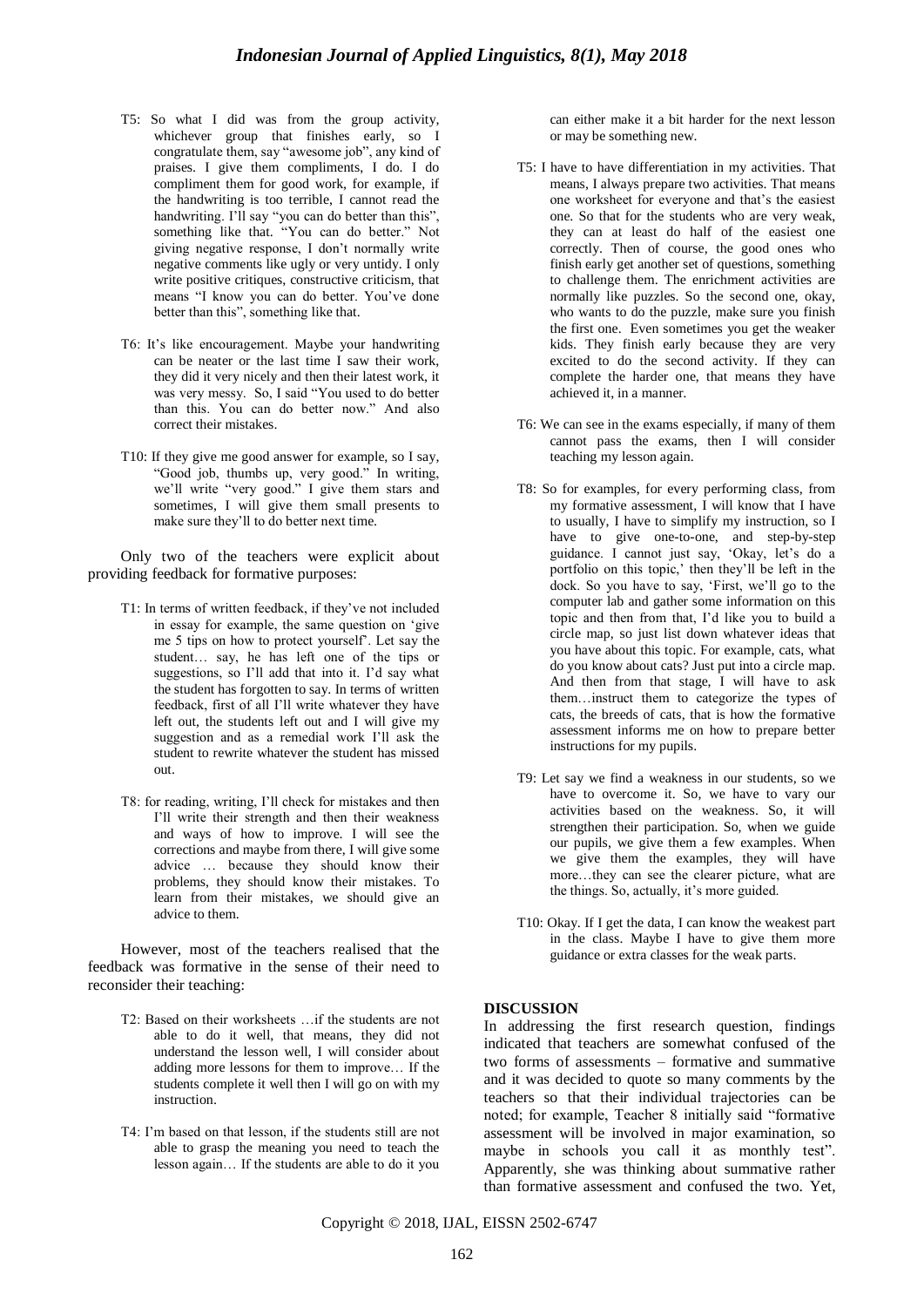towards the end of her interview, she showed a depth of practical understanding by explicitly referring to formative assessment as "…how [it] informs me on how to prepare better instructions for my pupils." Similarly, at first Teacher 7 confused the two terms by saying, "What I know about formative assessment is, the test is to aim to check the learning progress of the students", but subsequently said that she did practice assessing students formatively: "I saw that there are some mistakes that they do. So, instantly I ask them, I told them that "okay, you are doing a mistake there". By contrast, Teacher 5 consistently showed a greater depth of understanding than her colleagues. This supports Talib et al.'s (2014) survey research that many Malaysian teachers have insufficient knowledge about assessment and that a forceful alignment between content of the curriculum and teachers' competency is truly needed in Malaysian SBA system. To add, this finding is consistent with the previous study conducted by Edman, Gilbreth, and Wynn (2010) that many teachers confused about the conception of formative assessment with various other forms of assessment including summative and authentic assessment in both understanding and implementation. According to Chappuis and Stiggins (2008), formative assessment and summative assessment serve for different assessing purposes, and whether the assessment is formative or summative depends on how the teacher use the assessment data gathered from the students. It also could be the reason that primary school teachers were accustomed to the traditional classroom assessment system, as what Raman and Yamat (2014) had illustrated in their study that, Malaysian primary school teachers have grown accustomed to traditional assessments in evaluating student performance at the primary and secondary school levels. This is understandable that before the reform of SBA, the traditional classroom assessment in primary schools in Malaysia has been conducted in a highly summative way for a long time, that is, teachers were used to assess students' learning outcomes with summative assessing purposes rather than students' learning process with formative assessing purposes. However, the new reform of SBA requires teachers to make a paradigm shift from assessing student learning outcome only to assessing both student learning outcome and student learning process. In case of that, if a teacher did not equip with adequate knowledge of what FA is and how to implement FA, the teacher will likely practice FA in ineffective way or even decline their FA practices in classroom and continue the summative mode of classroom assessment which he or she was accustomed to implement before, as Taras (2007) had illustrated in his study that the conceptual confusion of assessment for learning (AfL) with assessment of learning (AoL) results in teachers being less likely to adopt AfL as a strategy in their classrooms.

In relation to the second research question to address on how teachers provide formative feedback, findings of this study indicated that majority of teacher respondents provided feedbacks by oral and by written, however, they were accustomed to do corrections towards students work only, or give students praises and encouragements as feedbacks, and they seldom provided advices on what students can do to improve. In addition, majority of teacher participants were used to provide feedbacks to the whole class or by groups, rather than giving feedbacks individually with one-toone and face-to-face. This finding is consistent with the one in Antoniou and James"s (2014) study on exploring both oral and written feedback used by primary school teachers. Their study findings showed that teachers" oral reactions to children"s effort and products were the most overt aspects of formative assessment. The written feedback of all teachers was too general and short, without providing explanations in relation to the strengths and weaknesses of the work done or how improvements could be made or maintained. According to Narciss and Huth (2004), feedback should provide the learner with suggestions for how to improve rather than correct answer. Also, praise can make pupils feel good but it does not help their learning unless it is explicit about what the pupil has done well (Swaffield, 2008). Moreover, majority of teacher participants were used to provide feedbacks to the whole class or by groups, rather than giving feedbacks individually with one-to-one and face-to-face. These findings in the present study may be due to teacher respondents lack teacher skills in providing feedbacks which are meaningful and advanced for student learning. Besides, the large number of students in the class limited the manner in which teachers provide feedbacks to students. Although the teachers realized providing feedback as important, they perceived offering feedbacks individually as a time-consuming process which could result in heavy burden; hence, the focus of attention tended to be the class, or student groups, rather than the individual student.

These findings are themselves of interest, but they also reveal the limitations of interviewing as a data collection procedure. What is evident from the data of all the interviews is that, when asked in an interview about their explicit understanding of key concepts, teachers may fail to produce a satisfactory answer. This may be due to any of a number of factors. If the question is asked at the beginning of an interview, before they have psychologically settled down, they may be flustered and confused, especially – as in this case – they are asked to distinguish two very similar terms. In these circumstances, too, they may not have established a sound rapport with the interviewer, and thus be still working out the researcher"s agenda, leading to uncertainty about, and even suspicion of, the motivation of the latter; even the normal process of seeking and obtaining the participants' informed consent to be interviewed may not allay these feelings – and might in some circumstances enhance them. There is, too, the issue of the interpersonal factors – respective age, gender, social or professional status, etc. - which may affect the development of a relationship between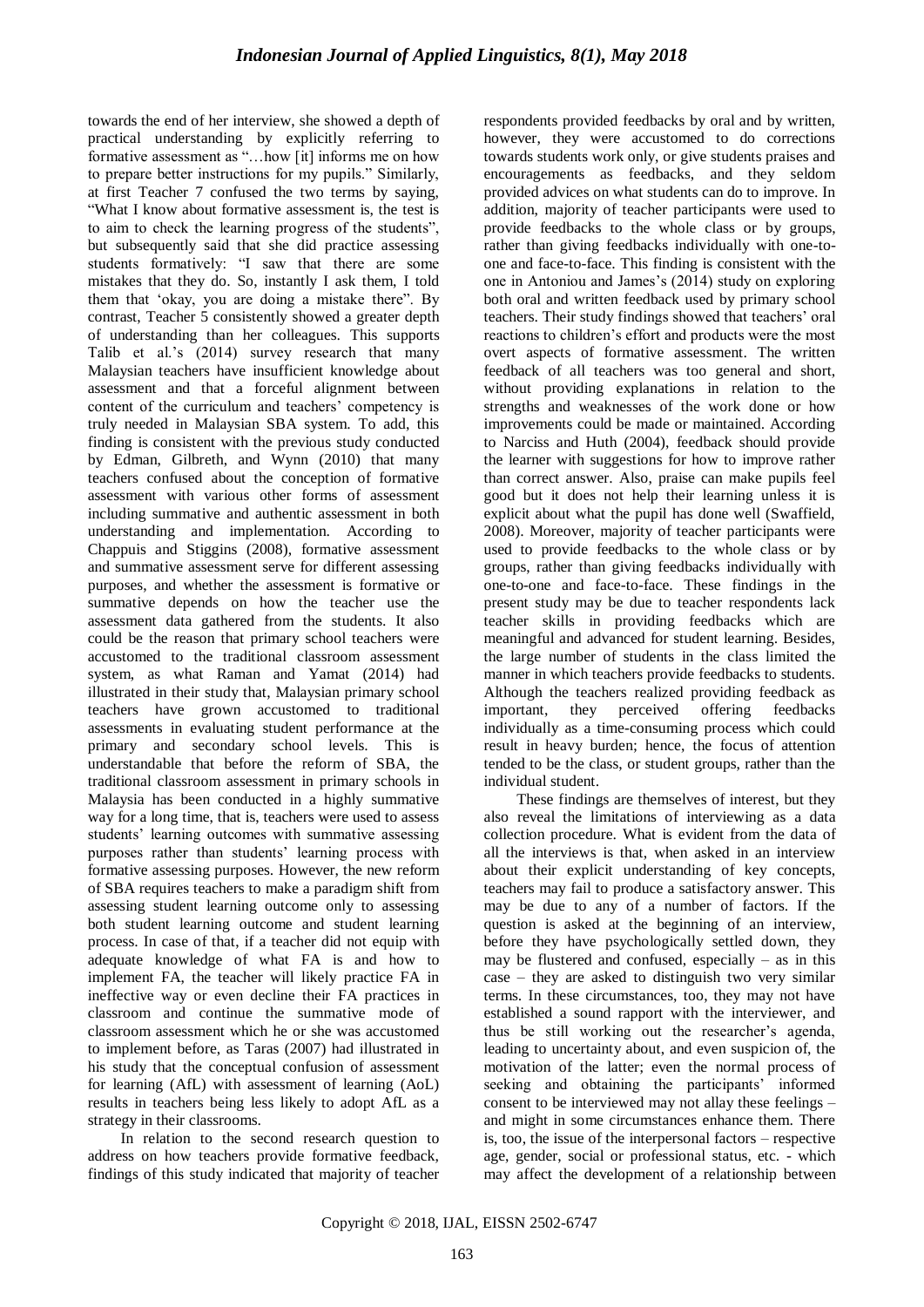the two. These potentially negative factors are also affected when the interview is conducted in the second language of the interviewee (and - as in this case - of the interviewer, the second author of this report). Apart from the matter of possible linguistic interference – pronunciation, syntax, etc. – there are also sociopragmatic issues to take into account: the relative physical positioning and proximity of the interlocutors, how questions are framed, the extent and type of eyecontact, the importance attached to silence and hesitation, and a wealth of politeness factors.

Thus, the interviewer should not take first responses at face value. Tactfully, they need to probe beneath the surface of what the interviewees say at first to get a fuller picture. As can be seen from the later extracts from the interviews, it seems that most of the participants had an implicit understanding of the notion of formative assessment and, in some cases the actual term was explicitly used; this may indicate that they were at first confused. Moreover, they incorporated these tasks into their normal teaching practice, and used them to provide feedback to their students. Or, at least, they said that they did.

This raises the inevitable problem of interviews, questionnaires, narratives and other self-report procedures of collecting data: the truth value of what people say. Why should people tell a researcher what they really believe or think? And what is truth anyway? There are inevitably filters between the objective reality of what happened and its later recall and subsequent reporting. Time always lapses between an event and what people recall, and in the meantime other events, experiences and feelings may cloud an accurate recall. When the event is then reported, the interpersonal relationship between the individual and his/her interlocutor will also influence what is said; for example, one does not say exactly the same thing to a colleague as one does to one"s manager; different aspects are mentioned, different emphases are placed, etc. Thus, the report of any event is essentially constructed as a narrative to meet the purpose of the reporter and that assumed of the listener.

## **CONCLUSION AND IMPLICATIONS**

Educational policies should take into account the existing knowledge and practices of those most directly concerned with its implementation – the teachers, as executive decision-makers in the classroom. Unfortunately, too often this is not done. One can think of curricula intended to introduce task-based learning in high schools (Hasim & Tunku Mohtar, 2013), instruction through the medium of English in universities (Barnard, 2014) or primary schools (Wong, Kumar & Barnard, 2009), or the intention to develop autonomy among university students (Barnard & Li, 2016). These are only some of many curricular policies which have failed to be effectively realised because the teachers were not consulted about the practicalities in the light of their experiential understanding. The question arises as to how the perceptions of teachers can most effectively be sought and obtained.

From what has been discussed above, self-report is potentially unreliable. This is most obviously the case with questionnaires, which can usually only scratch the surface of what the respondents think, partly because they are almost invariable completed in a very short time, and also because in many cases thoughts and words are put in the respondents' minds  $-$  by multichoice options or statements to which they are expected to (strongly) agree or disagree (strongly), or practices which they have to report along a frequency line from never to always. Thus, questionnaires may well be invalid in that they may not actually ascertain what the respondents think for themselves, and unreliable because the responses may not, for one reason or another, be truthful or honest.

As has been indicated above, the same may be true of interviews but many of the limitations can be overcome if they are conducted ethically, sensitively and at an appropriate place and time. Another problem with interviews is the time needed to conduct them, and this does not only mean the actual interview itself, but the time needed for the participants to be at the same place at the same time. The use of contemporary technology can reduce this time-factor through the use of email, or other forms of social networking such as (synchronous or asynchronous) oral or written messaging through Skype, blogs, wikis, etc. Such technology also permits eliciting information from more than one person. Thus, using focus groups of four or five interested parties, whether online or face-to-face, is more time- and cost-effective than the conventional form of one-to-one interviewing. Focus groups also have the advantage that they may well enable the participants to share knowledge, insights and experience, and possible also co-construct potential solutions to perceived problems. In this way, they may enhance the development of a community of professional practice within a school – in addition to providing valuable information to policy-makers.

Finally, to obtain a clearer and fuller picture, selfreport procedures should be followed, wherever possible, by actual classroom observation; in this way convergences and divergences between what teachers believe and say they do and their actual practices can be made manifest. Given that there are always likely to be constraints to teachers hindering their attempts to put their beliefs into practice, it would be wise to discuss the lesson with the teacher to identify what some of these constraints might be, and to elicit the teacher"s rationalisation of decisions made in the classroom.

Evidently, to undertake such in-depth studies requires a considerable amount of researchers' time (and skills) as well as willingness and availability on the part of their participants. This points to the need to select appropriate contexts for case studies. If these are done systematically, the procedures and finding explained transparently, and the interpretations and implications justified by the findings, then they will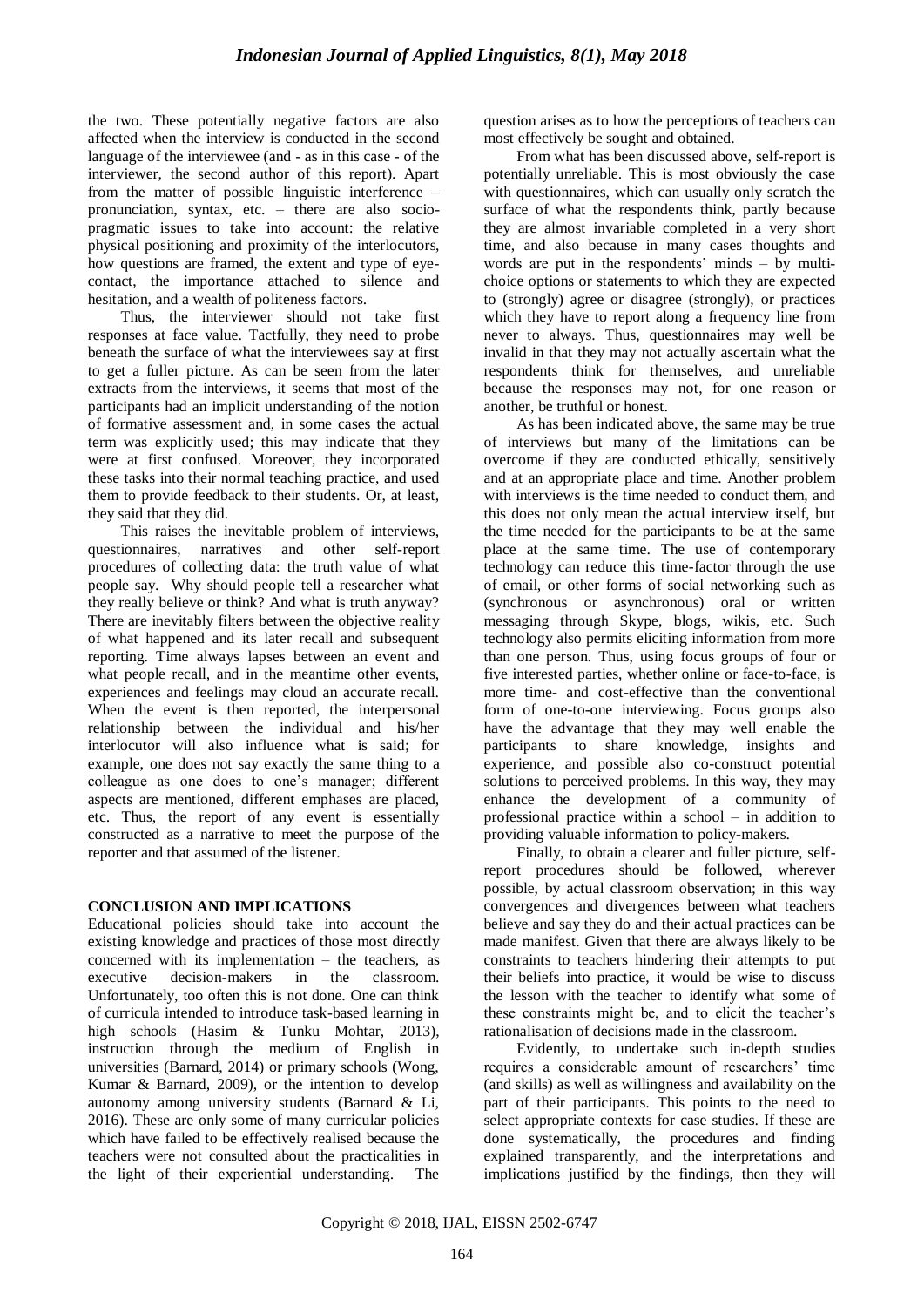provide more valid and reliable evidence of teachers' cognition and practice than a wider-scale project which necessarily cannot provide detailed perspectives.

Therefore, it is suggested not only that policymakers should ascertain the beliefs and existing practices of teachers through empirical research before formulating a curricular policy, but should do so using appropriate procedures for doing so.

#### **ACKNOWLEDGEMENTS**

We would like to acknowledge the Malaysia Ministry of Higher Learning for their grant assistance for our school-based assessment research project under the Fundamental Research Grant Scheme (FRGS – FP030 2013B) that has allowed us to carry out this case study as part of the bigger research and produce this article as one of the research output. Also, we would like to express our gratitude to the University of Malaya, the Malaysia Ministry of Education (MOE) as well as the Malaysia National Economic Planning (NEP) for granting permission to conduct our research in schools. A note of thank you also goes to our research participants who willingly participated in this study.

#### **REFERENCES**

- Antoniou, P. & James, M. (2014). Exploring formative assessment in primary school classrooms: Developing a framework of actions and strategies. *Educational Assessment, Evaluation and Accountability, 26*(2), 153-176.
- Barnard, R. (2014). English medium instruction in Asian universities: Some concerns and a suggested approach to dual-medium instruction. *Indonesian Journal of Applied Linguistics, 4*(1), 10-22.
- Barnard, R. & Li, J. (Eds.) (2016). *Language learner autonomy: Teachers' beliefs and practices in Asian contexts.* Phnom Penh: Cambodia: IDP Education (Cambodia) Ltd.
- Bloom, B.S. (1969). Some theoretical issues relating to educational evaluation. In R.W. Tyler (Ed.). *Educational evaluation: New roles, new means. The 63rd yearbook of the National Society for the Study of Education*, *69*(2), 26–50. Chicago, IL: University of Chicago Press.
- Borg, S. (2003). Teacher cognition in language teaching: A review of research on what language teachers think, know, believe, and do*. Language Teaching, 36*(2) 81-109.
- Borg, S. (2006). *Teacher cognition and language education: Research and practice*. London, England: Continuum.
- Borg, S. (2012). Current approaches to language teaching research: A methodological analysis. In R. Barnard & A. Burns (Eds.), *Researching language teacher cognition and practice: International case* studies (pp. 11-29): Bristol, England: Multilingual Matters.
- Cauley, K.M. & McMillan, J.H. (2010). Formative assessment techniques to support student motivation and achievement. *Journal of Educational Strategies Issues & Ideas, 83*(1), 1-6.
- Chappuis, S., & Stiggins, R. (2008). Finding balance: Assessment in the middle school classroom. *Middle Ground*, *12*(2), 12-15.
- Edman, E., Gilbreth, S. G., & Wynn, S. (2010). Implementation of formative assessment in the classroom (Doctoral dissertation). Retrieved from ProQuest Dissertations and These. (UMI No. 3437858).
- Examination Board. (2011). *Pengurusan dan pengendalian pentaksiran berasaskan sekolah: Sekolah rendah*. Putrajaya, Malaysia: Ministry of Education.
- Griffiths, C. (2007). Language learning strategies: students' and teachers' perceptions. *ELT Journal, 61*(2), 91-99.
- Hasim, Z. & Tunku Mohtar, T.M. (2013). Understanding assessment and its development. *Issues in Education, 37*, pp. 259-274. Kuala Lumpur: UM Press.
- Hasim, Z. (2014). *The art of teaching English: A resource book*. Kuala Lumpur, Malaysia: University of Malaya Press.
- Hashim, C. H., Ariffin, A. & Muhammad Hashim, N. (2013) . Ideal vs. reality: Evidences from senior teachers" experiences on the Malaysian School-Based Assessment System (SBA). Proceedings of *the Malaysian Education Deans' Council* (pp. 1- 12.), Malaysia.
- Isenberg, J. P. (1990). Teachers' thinking and beliefs and classroom practice. *Childhood Education, 66*(5), 322.
- Malaysia Ministry of Education (MoE). (2013). *Malaysia education blueprint 2013-2025*. Retrieved Jun 28, 2013, from http://www.moe.gov.my/userfiles/file/PPP/Prelimi nary-Blueprint-Eng.pdf.
- Mathison, S. (2010). The purpose of educational evaluation. In P. Peterson, E. Baker, & B. McGraw (Eds.), *International Encyclopedia of Education* (3rd ed). (pp. 792-797). Oxford: Elsevier.
- Narciss, S., & Huth, K. (2004). How to design informative tutoring feedback for multimedia learning. In H. M. Niegemann, D. Leutner, & R. Brunken (Eds.), *Instructional design for multimedia learning* (pp. 181-195). Munster, NY: Waxmann.
- OECD/CERI. (2005). *E-learning in tertiary education. Where do we stand?* Paris: OECD.
- Pajares, M. F. (1992). Teachers' beliefs and educational research: Cleaning up a messy construct. *Review of Educational Research, 62*(3), 307-332.
- Raman, K. & Yamat, H. (2014). English teachers' voices on the challenges of the school-based assessment. *Frontiers of Language and Teaching, 5*(1), 66-74.

Copyright © 2018, IJAL, EISSN [2502-6747](http://u.lipi.go.id/1435827202)